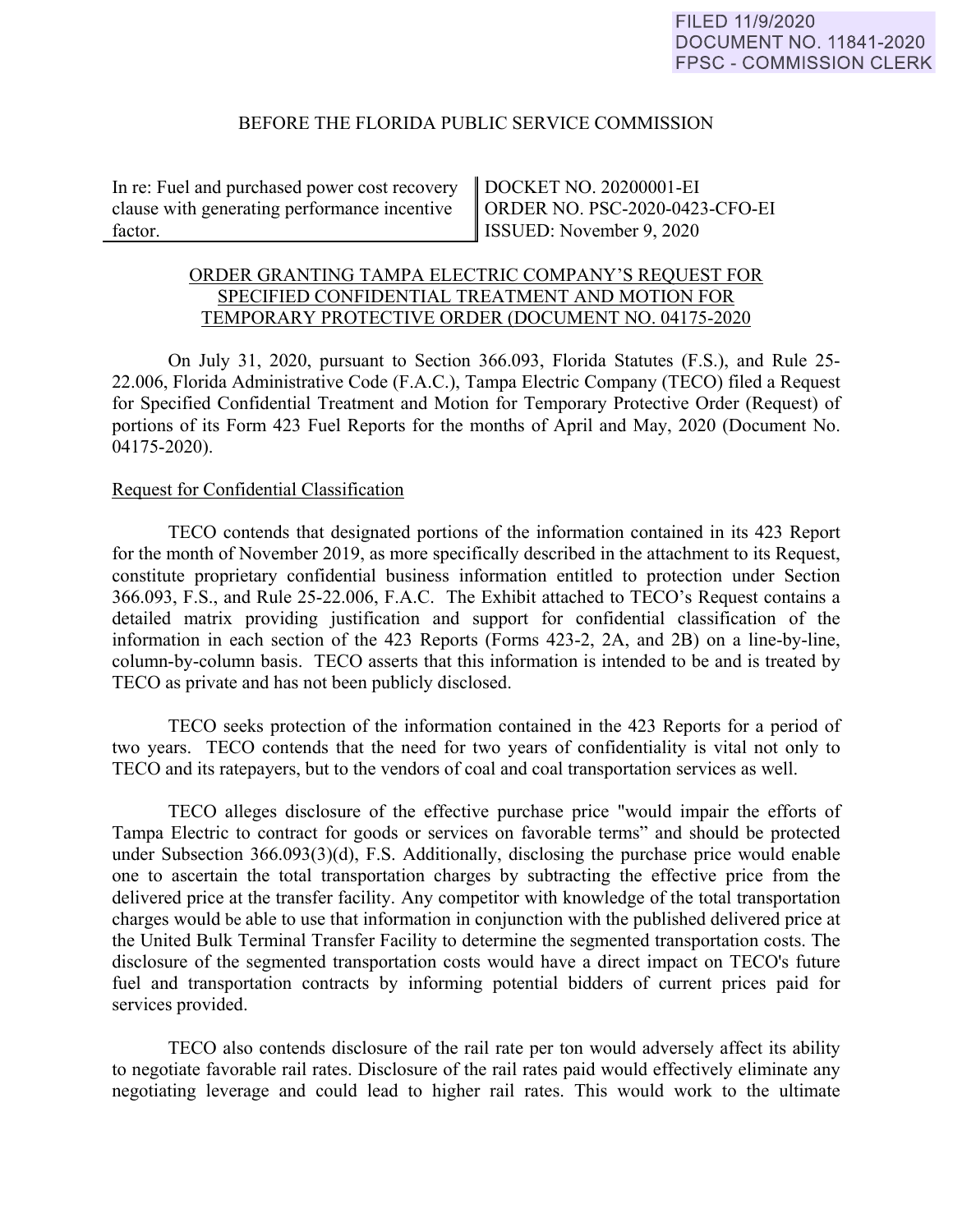## ORDER NO. PSC-2020-0423-CFO-EI DOCKET NO. 20200001-EI PAGE 2

detriment of TECO and its customers. Accordingly, TECO argues disclosure of this information "would impair the efforts of TECO to contract for goods or services on favorable terms" and should be protected by Subsection 366.093(3)(d), F.S.

TECO further asserts that the disclosure of rail transportation rates will result in demands by shippers to lower any rates which are above the disclosed rates. It argues that the effect of disclosure will be to increase the lower rate as the transportation provided will seek to protect the rates charged on other routes. TECO avers that the delay of this disclosure for two years will be of direct benefit to ratepayers by delaying any increases that might occur as a result of such disclosure.

## Ruling

Subsection 366.093(1), F.S., provides that the records the Commission has found to contain proprietary confidential business information shall be kept confidential and shall be exempt from Subsection 119.07(1) F.S. Subsection 366.093(3), F.S., defines proprietary confidential business information as information that is intended to be and is treated by the company as private, in that disclosure of the information would cause harm to the company's ratepayers or business operations, and has not been voluntarily disclosed to the public. Subsection 366.093(3), F.S., provides that proprietary confidential business information includes, but is not limited to:

(d) Information concerning bids or other contractual data, the disclosure of which would impair the efforts of the public utility or its affiliates to contract for goods or services on favorable terms.

(e) Information relating to competitive interests, the disclosure of which would impair the competitive business of the provider of the information.

 Upon review, it appears the information and data provided in this request satisfies the criteria set forth in Subsection 366.093(3), F.S., for classification as proprietary confidential business information. The transportation pricing data for coal appears to be "information concerning bids or other contractual data, the disclosure of which would impair the efforts of the public utility or its affiliates to contract for goods or services on favorable terms" and "information relating to competitive interests, the disclosure of which would impair the competitive business of the provider of the information." Thus the information identified in Document No. 04175-2020 shall be granted confidential classification.

 Pursuant to Subsection 366.093(4), F.S., confidential classification may only extend for up to 18 months from the issuance of an Order granting confidential classification unless "the Commission finds, for good cause, that the protection from disclosure shall be for a specified longer period." TECO appears to have provided sufficient information concerning the harm which could arise from not protecting this information for a minimum of two years. Accordingly, the information identified in Document No. 04175-2020, shall be granted confidential classification for a period of two years from the issuance of this Order.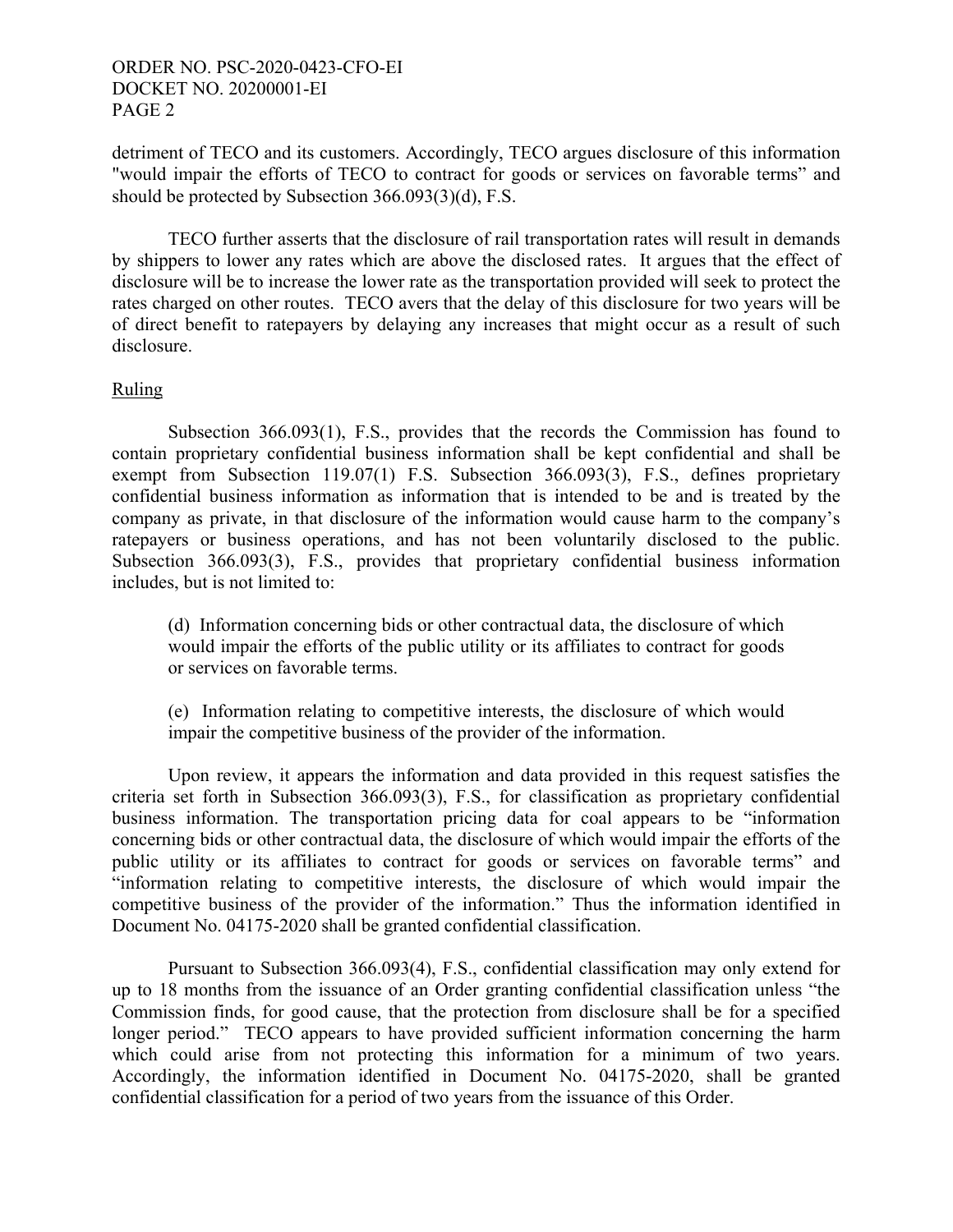## ORDER NO. PSC-2020-0423-CFO-EI DOCKET NO. 20200001-EI PAGE 3

### Motion for Temporary Protective Order

TECO also seeks protection of the documents as provided in Subsection 366.093(2), F.S., and Rule 25-22.006(6), F.A.C. Subsection 366.093(2), F.S., directs that all records produced pursuant to a discovery request for which proprietary confidential status is requested shall be treated by any party subject to the public records law as confidential and exempt from the public records law. Subsection 119.07(1), F.S. Rule 25-22.006(6), F.A.C., codifies the Commission's policy regarding the protection of confidential information from public disclosure during the discovery process in a manner that is not overly burdensome to both parties. Rule 25-  $22.006(6)(a)$ , F.A.C., in pertinent part, states:

In any formal proceeding before the Commission, any utility or other person may request a protective order protecting proprietary confidential business information from discovery. Upon a showing by a utility or other person and a finding by the Commission that the material is entitled to protection, the Commission shall enter a protective order limiting discovery in the manner provided for in Rule 1.280, Florida Rules of Civil Procedure.

 Upon consideration of TECO's assertions of the confidential nature of the information contained in portions of the 423 Reports, Document No. 04175-2020, TECO's Motion for Temporary Protective Order is hereby granted. As a result, this information shall be protected from disclosure pursuant to Rule 25-22.006(6), F.A.C.

Based on the foregoing, it is hereby

 ORDERED by Commissioner Andrew Giles Fay, as Prehearing Officer, that Tampa Electric Company's Request for Confidential Classification of Document No. 04175-2020 is granted, as set forth herein. It is further

ORDERED that Tampa Electric Company's Motion for Temporary Protective Order of the information in Document No. 04175-2020 is granted. It is further

ORDERED that the information in Document No. 04175-2020, for which confidential classification is granted, shall remain protected from disclosure for a period of two years from the date of issuance of this Order. It is further

 ORDERED that this Order will be the only notification by the Commission to the parties concerning the expiration of the confidentiality time period.